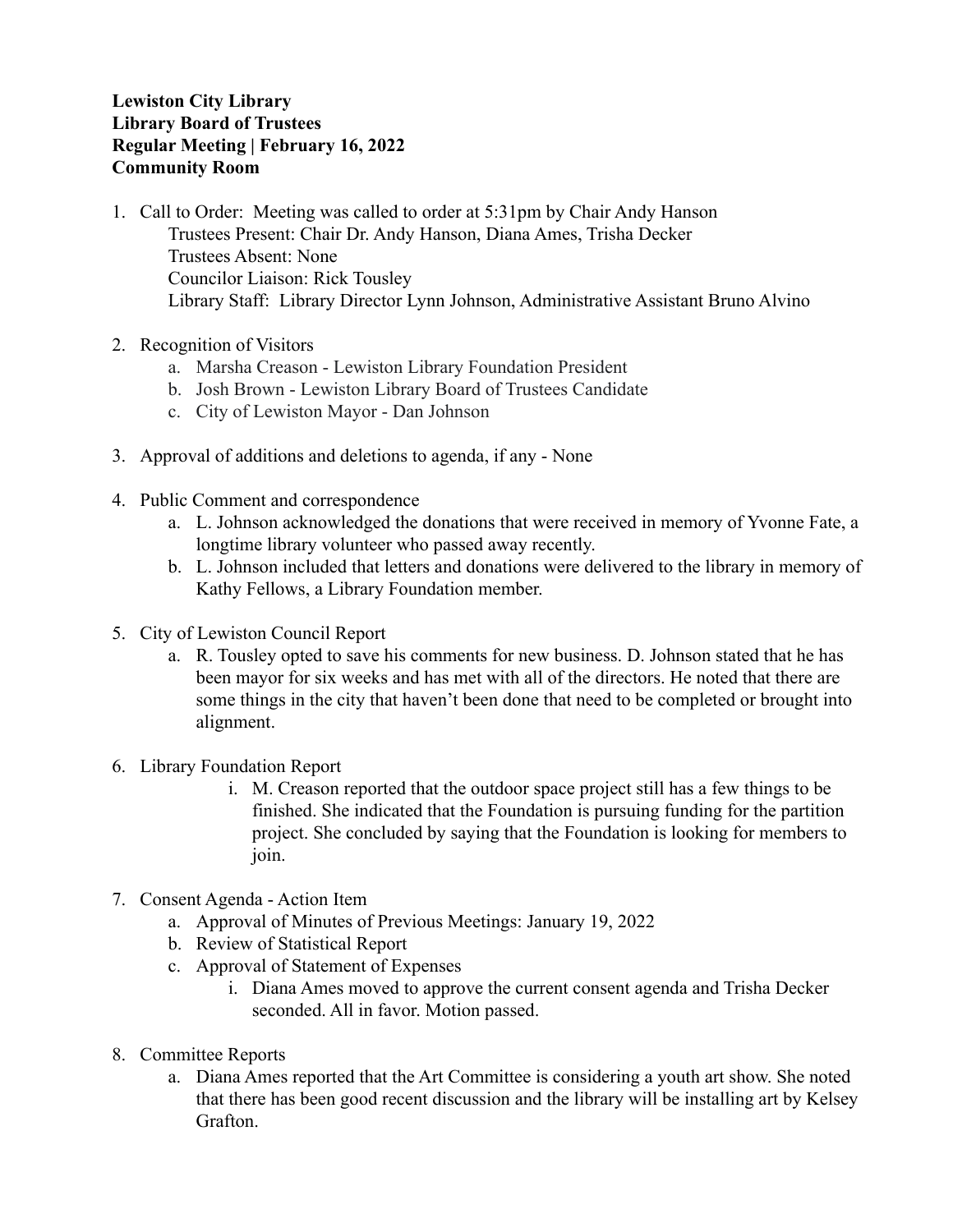- 9. Director's Report
	- i. Introduction of Josh Brown, Board Candidate
		- 1. L. Johnson introduced Josh Brown, Kiwanis member and Les Schwab Orchards manager.
	- ii. Public Internet System Hardware Update
		- 1. L. Johnson reported that she met with the ICFL E-Rate consultant William Lamb to go over the hardware changes that will be needed based on-end-of-life of current equipment that provides our public internet access. Estimates for replacement could be in the \$70,000 - \$80,000 range with up to 50% reimbursement the following year from the federal government Erate program. At this time she plans to renew the current contract with our public internet provider.
	- iii. Building Update
		- 1. L. Johnson reported that  $K & G$  came by to fix the area where a leak was reported. She included that the maglock door is still an issue and that there is discussion with the subcontractors and IT to get remote access to the panel in the basement to fix the timestamp issue with the Maglock door.
	- iv. Staffing Update
		- 1. L Johnson mentioned that Carolyn DeBerard has been promoted to Lead Library Assistant. G. Hardie has put in her notice and will be leaving. L. Johnson concluded her update by mentioning that there are over 30 candidates for the open library assistant positions at this time and the opening closes at the end of February.

## 10. Unfinished Business

- a. Request for Funds from Foundation for Rooftop Project Action Item i. None
- b. Approval of Moving Funds from Trust to Capital Cash Account Action Item
	- i. None
- c. Approval of Rooftop Construction Project Expenses Action Item i. None
	-
- d. Security & Fire Monitoring Contracts Action Item
	- i. L. Johnson provided us a new quote for Fisher Systems for the security system, Diana Ames to approve the contract with Fisher systems in the amount of \$2,322.98 and Trisha Decker seconded. All in favor. Motion passed.
- e. Best Practices Review
	- i. L. Johnson provided the board the best practices checklist form the Idaho Commission for Libraries so the Board can review.
- f. Items Moved from Consent Agenda Action Item
	- i. None
- 11. New Business
	- a. Question & Answer with Councilor Tousley New Council's Vision for the City
		- i. R. Tousley noted that he was excited to join the library board of trustees as a council liaison. He noted that growing up, he spent a lot of time at libraries.
	- b. Question & Answer with Board Candidate, Josh Brown Why Join the Library Board?